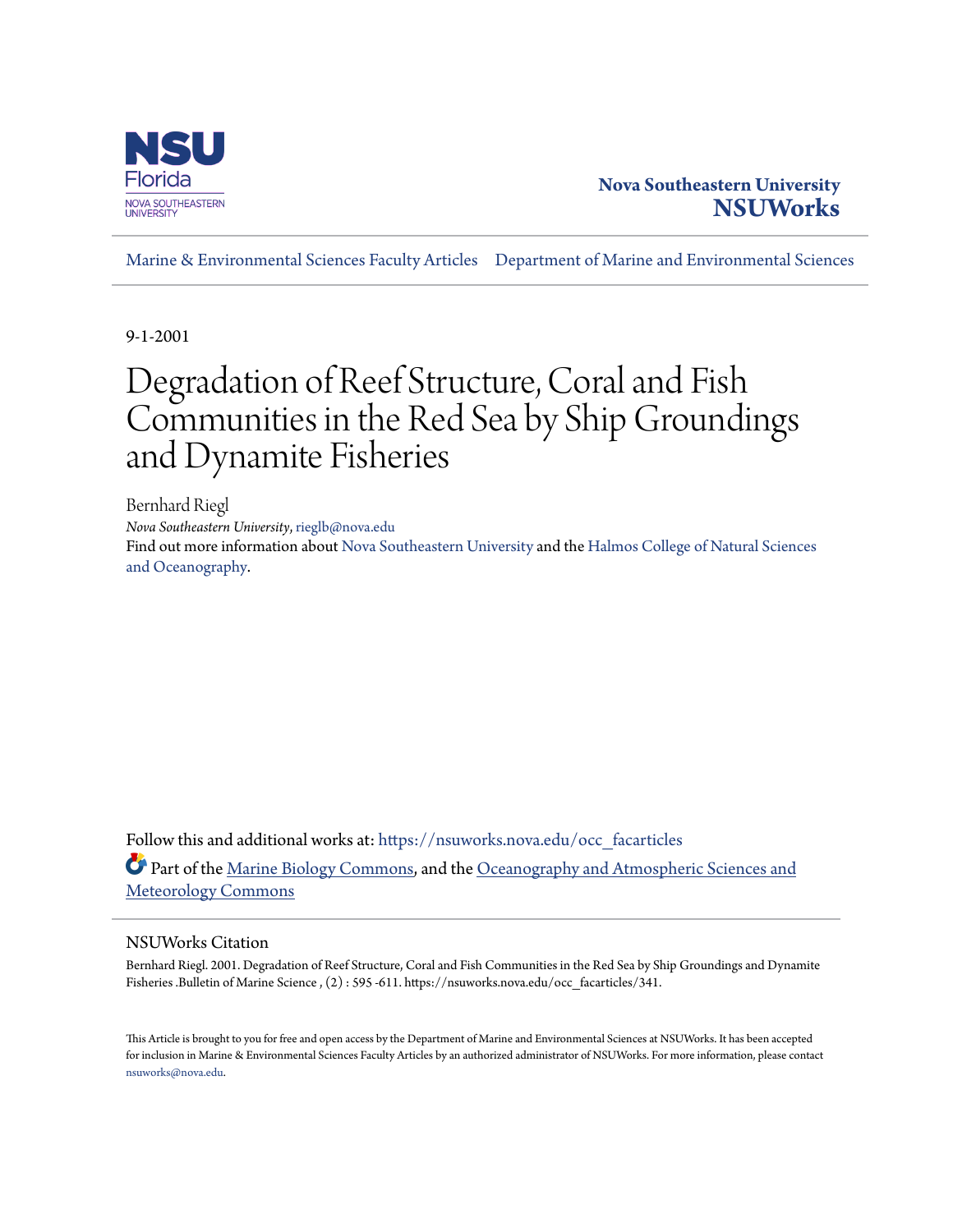## DEGRADATION OF REEF STRUCTURE, CORAL AND FISH COMMUNITIES IN THE RED SEA BY SHIP GROUNDINGS AND **DYNAMITE FISHERIES**

## **Bernhard Riegl**

#### **ABSTRACT**

Reef degradation was investigated on 66 Egyptian Red Sea reefs—60 reefs for dynamite damage (using line transects) and six ship grounding sites (using 1 m sample squares). Ship groundings and dynamite fishing caused similar damage, reduction of the reef to rubble (65% of reefs were dynamited, mostly leeward, 58%). Changes in coral (line transect study) and fish communities (point count study) in impacted sites were documented. On impacted reefs, coral cover decreased, bare substratum and rubble increased, and fish dominance shifted away from Pomacentridae. Oceanographic conditions result in a stable pattern of coral communities (windward Acropora, leeward Porites). Most dynamite damage was on leeward, near-climax Porites reef slopes or Porites carpets. Most ship groundings were on windward Acropora reefs with regeneration periods calculated to be between 100 and 160 yrs. Regeneration time of dynamite damage is expected to be similar because of similar damage. Rehabilitation could speed up recovery but has to be consistent with natural community patterns. Coral transplants should mimic previously existing community structure in order to avoid space preemption by introduced superior competitors. Particularly if *Acropora* were introduced on a large scale into normally *Porites* dominated reef areas, re-establishment of the original community within the desired time-frame could be delayed.

Reports on declining reef health by natural and anthropogenic causes are common in the literature (Eakin et al., 1997; Jackson, 1997; McManus, 1997; Precht, 1998). Natural degrading events like storms, bleaching, predation, lava flows, or disease outbreaks have been well studied (Grigg and Maragos, 1974; Agard et al., 1993; Dollar and Tribble, 1993). Among anthropogenic disturbances, direct impacts such as those caused by ship groundings and destructive fishing techniques have received considerable attention (Alcala and Gomez, 1979, 1987; Galvez and Sadorra, 1988; Pauly et al., 1989; Saila et al., 1993; Cook et al., 1994; McManus, 1997; Salvat, 1987; Precht, 1998; Riegl and Luke, 1998). Much of the literature on groundings is concerned with the permanence of change in the impacted system, as well as regeneration and restoration issues (Hatcher, 1984; Hudson and Diaz, 1988, Gittings et al., 1994; Precht, 1998).

The Red Sea is an area with a relatively small coastal population and extensive reef systems and has been reported to be in generally good shape, but adverse impacts are increasingly widespread (Riegl and Velimirov, 1991; Hawkins and Roberts, 1991, 1994; Jameson et al., 1995; White et al., 1997; Wilkinson, 1998). Some reefs are heavily impacted by destructive fishing methods and ship groundings (Hawkins and Roberts, 1991). With the Straits of Gubal and Tiran, the region possesses two of the world's narrowest and busiest shipping lanes through a coral fringed corridor. Small- and large-scale groundings are frequent.

With the advancement of reef rehabilitation techniques (Clark and Edwards, 1993, 1994, 1995), it is of interest to study the implications of degradation of different communities by different types of impacts. Variability in damage patterns and natural regeneration may have implications for reef management and restoration.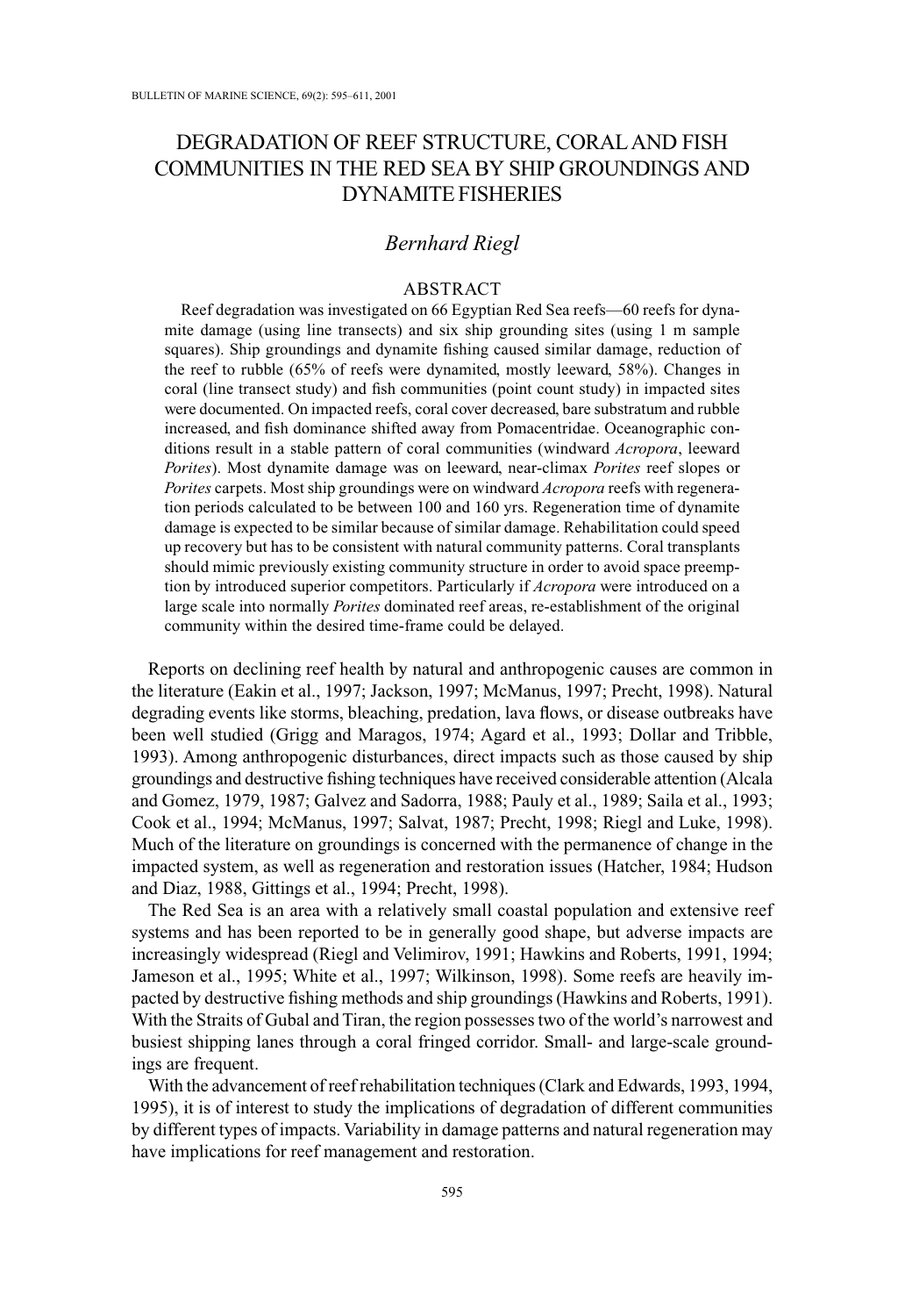This paper (1) describes characteristics of unimpacted coral and fish communities in the northern Red Sea, (2) investigates damage by ship groundings and dynamite, (3) describes the effects of these impacts on coral and fish community composition, (4) investigates natural recovery, and  $(5)$  discusses restoration and management issues.

#### **MATERIALS AND METHODS**

Ship groundings were evaluated on six reefs in the Straits of Tiran/Gulf of Aqaba area (Fig. 1). Damage by dynamite fishing was evaluated on a total of 60 reefs between the Ashrafi reef complex in the Straits of Gubal (27.46°N, 33.42°E) and Ras Banas (23.57°N, 35.47°E). The following ship grounding sites were visited: MARIA SCHROEDER, WATERSHIP-Nabq 1, and CAMEL-Nabq 2 (the sites Nabq 1 and 2 are immediately adjacent to each other and therefore coded separately), all within the Nabq protected area on the Sinai shoreline of the Straits of Tiran. The SAFIR and the BELTESKI ZURI at Ras Nasrani, immediately south of the Straits of Tiran, the LASTOVO on Gordon reef, in the Straits of Tiran. The years of groundings are indicated in Table 1.

The study area is characterized by stable meteorological conditions with resultant stable oceanographic conditions. About 80% of the year, dominant wind and swell direction is from NE along the axis of the Gulf of Suez and Red Sea (Riegl and Velimirov, 1994) or, in the Gulf of Aqaba from the NW along the axis of this Gulf. Southerly or westerly storms are rare (see windrose patterns in Figs. 1,3). Therefore it is possible to talk about mostly sheltered (leeward) and mostly exposed (windward) sides of reefs, at least on most off-shore and many fringing reefs. This also results in a stable distribution of different coral communities in windward (exposed) and leeward (sheltered) areas (Riegl and Velimirov, 1994; Riegl and Piller, 1997; Riegl and Luke, 1998).

Dynamite fishing, i.e., the use of explosives to stun or kill fish, is frequently used in the study area. Damage was investigated with the aid of fishermen who had themselves engaged in the activity. In the northern Red Sea it is possible to distinguish dynamite damage from other damage patterns caused by ship groundings, flotsam and debris, or anchoring. Dynamite damage is concentrated on leeward reef areas usually in depths between 2 and 10 m, where fish are easily collected. Windward sides are generally avoided by the fishermen due to currents and because the reef slopes are generally so steep that the explosive charge is lost into deep water. For details on northern Red Sea dynamite fishery, see Riegl and Luke (1998). Ship groundings, floating debris, and anchoring cause damage in shallow reef top and reef edge communities but (unless caused by avalanche effects) not on the reef slope and reef base. Dynamite damage tends to be concentrated on the lower reef slope and fore-reef areas, while the reef edge and upper slope remain intact. Ship grounding sites were known by the local authorities who guided the author to the precise locations.

For the description of coral and fish communities, random sites in all exposures were chosen and sampled. 10 m line transects (Riegl and Velimirov, 1991, 1994), or photo transects from which we later obtained the line transect information (Riegl et al., 1995) were used. The intercepts of all coral species, benthic invertebrates, and macro-algae were recorded to the nearest centimeter as well as the type of substratum (sand, rock, or rubble) along each transect. In the analysis of ship groundings, 1 m<sup>2</sup> photo quadrats from impact and reference sites were quantitatively evaluated for space coverage by corals, algae, and bare substratum. Space coverage was estimated by superimposing a counting grid (each grid cell representing one %) over the photograph. Regeneration, i.e., growth of new recruits in a previously denuded area was measured the same way.

In order to describe impacts on coral communities, three dynamited sites (Erg Dynamite, Sharm el Arab, Erg Marsa Alam, see Fig. 1) and one ship impact (SAFIR at Ras Nasrani) were chosen for impact vs reference sampling. The study attempted to compare end-members of damage (totally undamaged, totally damaged), which was necessary, since a satisfactory description of dynamite damage would otherwise have been difficult. Within impacted areas of sufficient size  $(>100 \text{ m in})$ length), random samples were taken. Reference sites were situated on the same reef in the same depth-zone within 100 m adjacent to the impact site.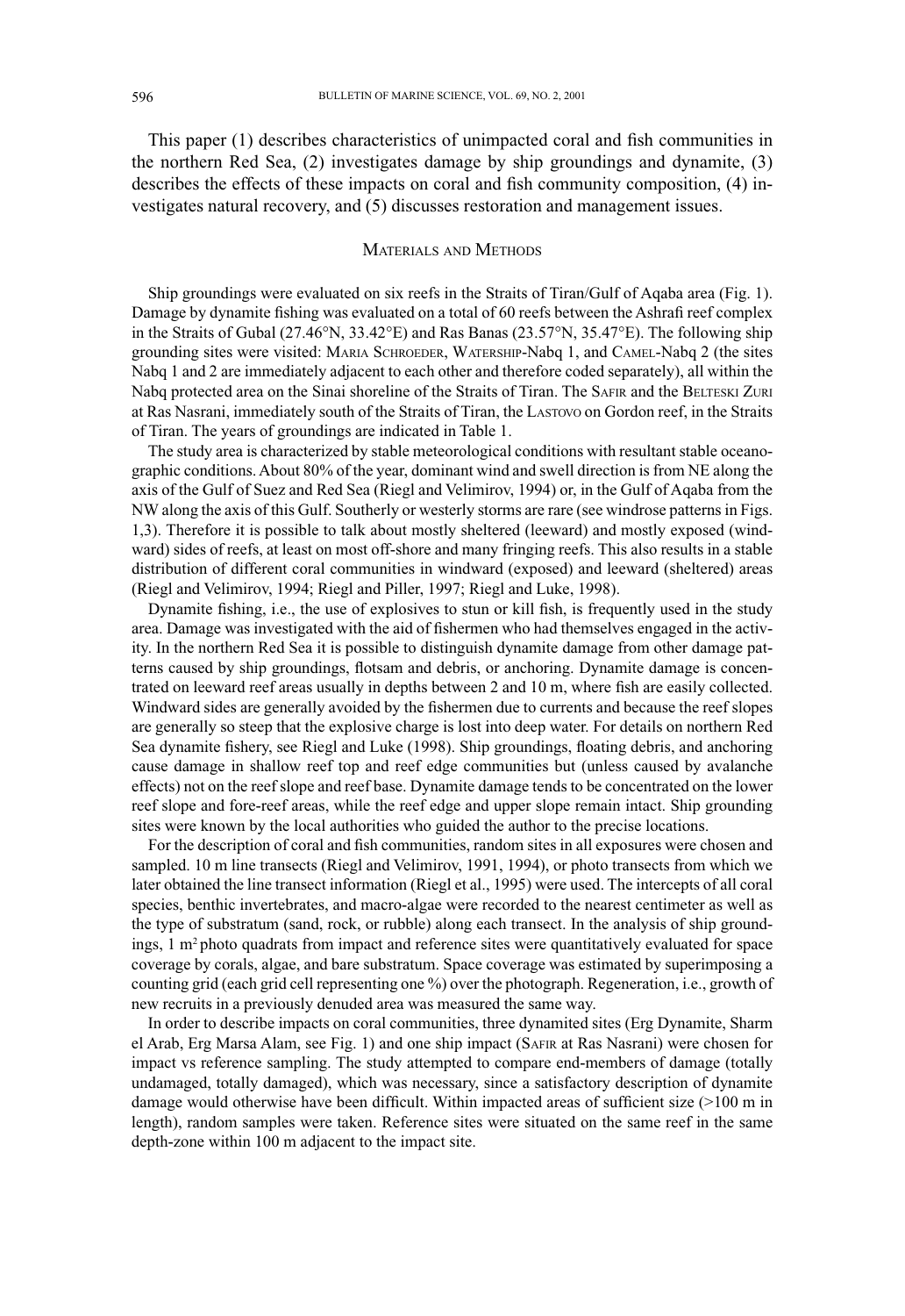

Figure 1. Map of the northern Red Sea showing investigated reefs. Reefs visited during rapid ecological assessment are indicated by an arrow only; impact and reference reefs used for the description of dynamite impacts are named (capitals for coral sites, small caps for fish sites, coral sites were fish sites as well). Ship grounding sites are indicated by gray arrows and the names of the wrecks. A total of 66 sites were visited and sampled, but not all could be shown for reasons of clarity on the graph.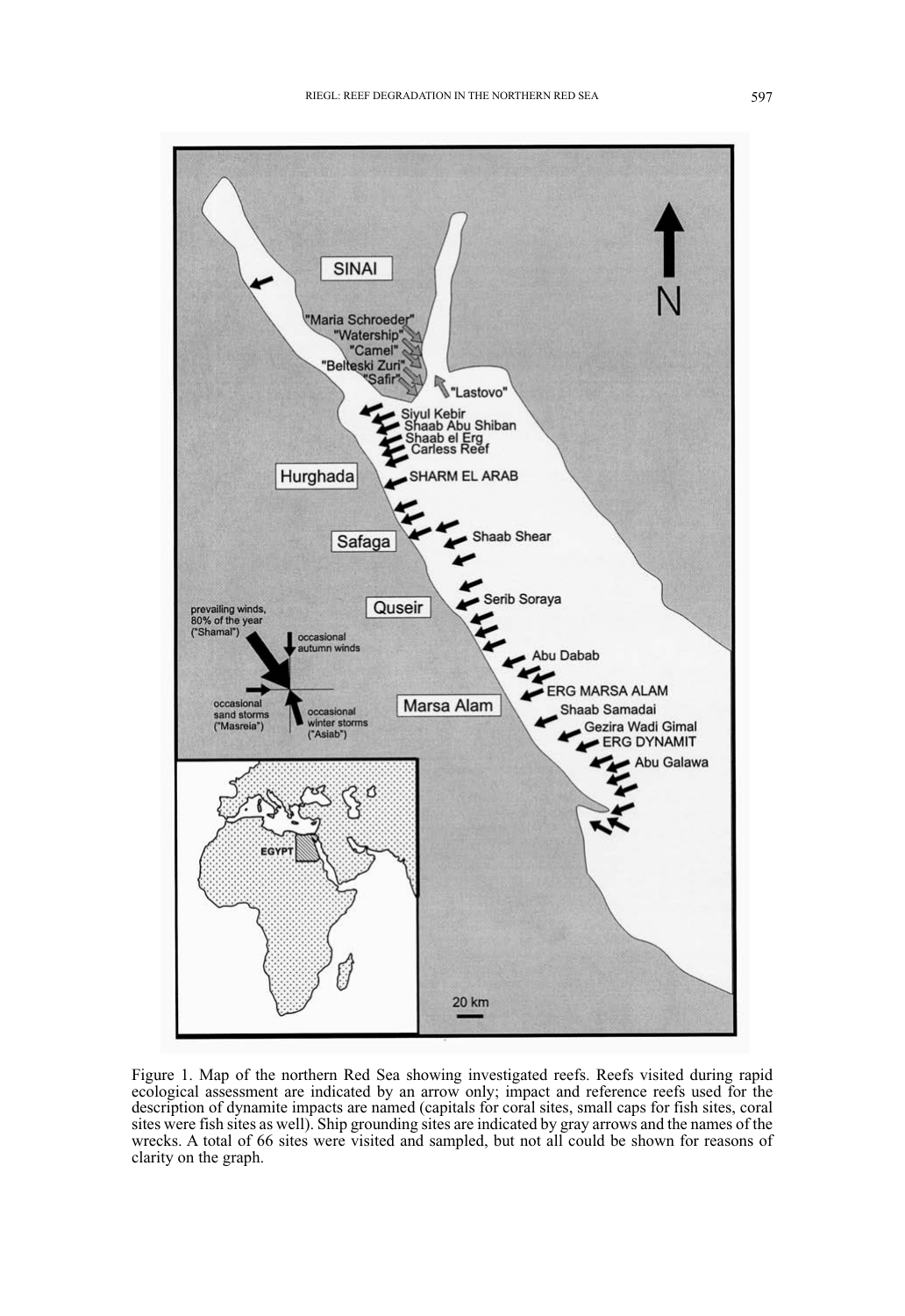Fish communities were assessed by point counts (Bohnsack and Bannerot, 1986) which involved a 10-min search of a 5-m diameter circle. Only fish of selected families were counted, which were regularly encountered on all reefs and therefore considered to be key components of the ecosystem (McClanahan, 1997; Hayward et al., 1997): Serranidae, Anthiinae, Lutjanidae, Lethrinidae, Haemulidae, Sparidae, Mullidae, Mugilidae, Labridae, Scaridae, Acanthuridae, Siganidae, Pomacentridae, Priacanthidae, Pomacanthidae, Dasyatidae, Tetraodontidae, Caesionidae, Balistidae, Chaetodontidae, and Labridae. Since changes in communities are frequently easier to detect at higher taxonomic levels, this approach seems justified (Warwick, 1988; Somerfield and Clarke, 1995). Twelve reefs were used for the comparison of impacted and reference sites. On each reef, five counts were performed, one each at 0, 5, 10, 15, and 20 m depth. Sampling always took place between 10:00. and 16:00 at the same time of day for control and reference sites in order to minimize sampling bias by diurnal abundance changes.

Patterns within the dataset were evaluated by agglomerative hierarchical cluster analysis and multidimensional scaling (MDS; Digby and Kempton, 1984; Agard et al., 1993). MDS is not limited to the description of patterns within the community but has successfully been used to link community structure to environmental variables (Clarke and Ainsworth, 1993; Agard et al., 1993) and to estimate severity of disturbance (Warwick and Clarke, 1993). MDS was preferred over principal components analysis (PCA) because it is better suited for environmental data (continuous data) than species abundances (James and McCulloch, 1990; Clarke and Warwick, 1994). Each of the above statistical methods has specific advantages: cluster analysis is better for delineating very distinct groups, MDS is better for groups with gradations (Field et al., 1982; Kenkel and Orloci, 1986; Warwick et al., 1988). If both analyses provide consistent results, it is likely that they represent natural groupings.

For the comparison of groups (impact vs reference), community characteristics were compared by one-way analysis of similarity (Clarke and Green, 1988). This analysis is built on a non-parametric permutation procedure applied to the same rank similarity matrix underlying the classification or ordination of samples. It is more applicable to the presently used data sets than a multivariate analysis of variance as it does not assume normality of data and allows for the dominance of zero counts in the typical transect data-set. It tests against the null-hypothesis that there are no differences in community composition between samples (Clarke and Green, 1988). Analyses used PRIMER and SPSS software.

#### **RESULTS**

CORAL AND REEF FISH COMMUNITIES OF THE STUDY AREA—REFERENCE AREAS.—Several coral communities could be differentiated by the cluster analysis shown in Figure 2, including a differentiation into windward Acropora-dominated communities, leeward Poritesdominated communities, and current-exposed Millepora-dominated communities. Two clusters of Acropora-dominated transects split shallow reef-edge and reef-crest transects with mainly tabular and small corymbose species (Acropora hyacinthus, A. secale, A. polystoma) from deeper areas with more arborescent species (A. hemprichi). Also the inner portions of marsas and sharms (local names for embayments with a break in the otherwise continuous fringing reef, generated by occasional flash-floods) were dominated by Millepora. Steep, current-exposed reef slopes were characterized by high soft coral frequency (usually Dendronephthya spp. and Litophyton spp.). Further subdivision of the coral communities on reefs along a depth and hydrodynamic gradient was evident. An overview of the biological characteristics and spatial patterns of scleractinian reef communities in the study area is given in Figure 3. A more complete overview of coral community structure in the study area can be found in Riegl and Velimirov (1994) and Riegl and Piller (1997).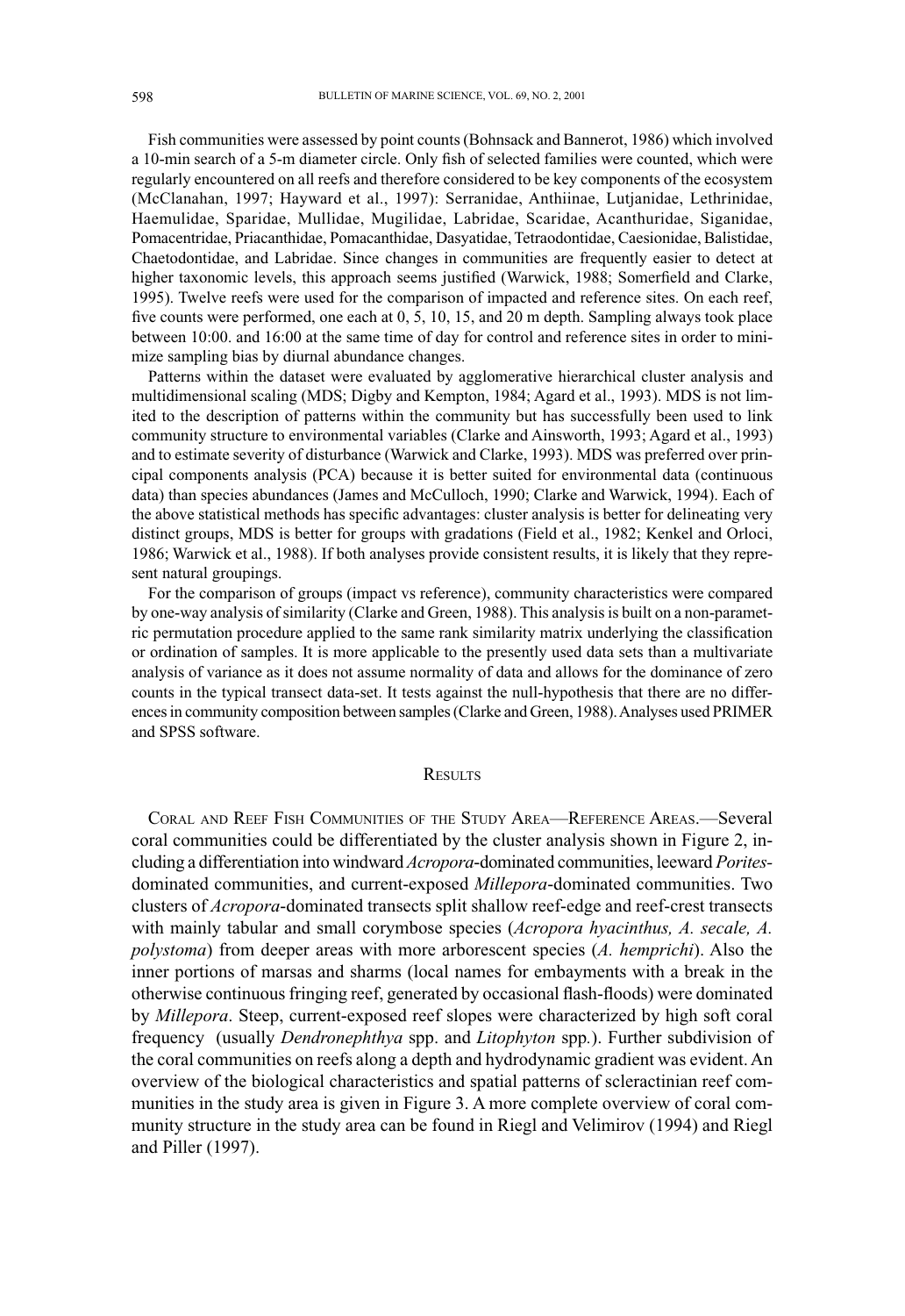

Figure 2. Classification of coral transects. Linkage is group average, distance measure is the Bray-Curtis similarity index. The sites used for the description of impacts by ship groundings and dynamite are not included in this analysis. Clusters are dependent on space cover of the dominant species. Further analysis of the samples contained in the clusters, which correspond to zonation patterns on the reefs, is presented in Figure 3.

Three types of coral carpets (non-reef frameworks, Reiss and Hottinger, 1984; Riegl and Piller, 1999) were found (*Porites* carpet, *Porites* (*Synaraea*) carpet, faviid carpet). They occurred in areas of flat-bottom topography in depths between 5 and 40 m. Softcoral-dominated hardgrounds were widely distributed (Sarcophyton dominance off Hurghada and in Safaga Bay between 10 and 30 m, *Lobophytum* dominance at South Oueisum island, mixed *Lobophytum/Sarcophyton* dominance in Foul Bay between 1 and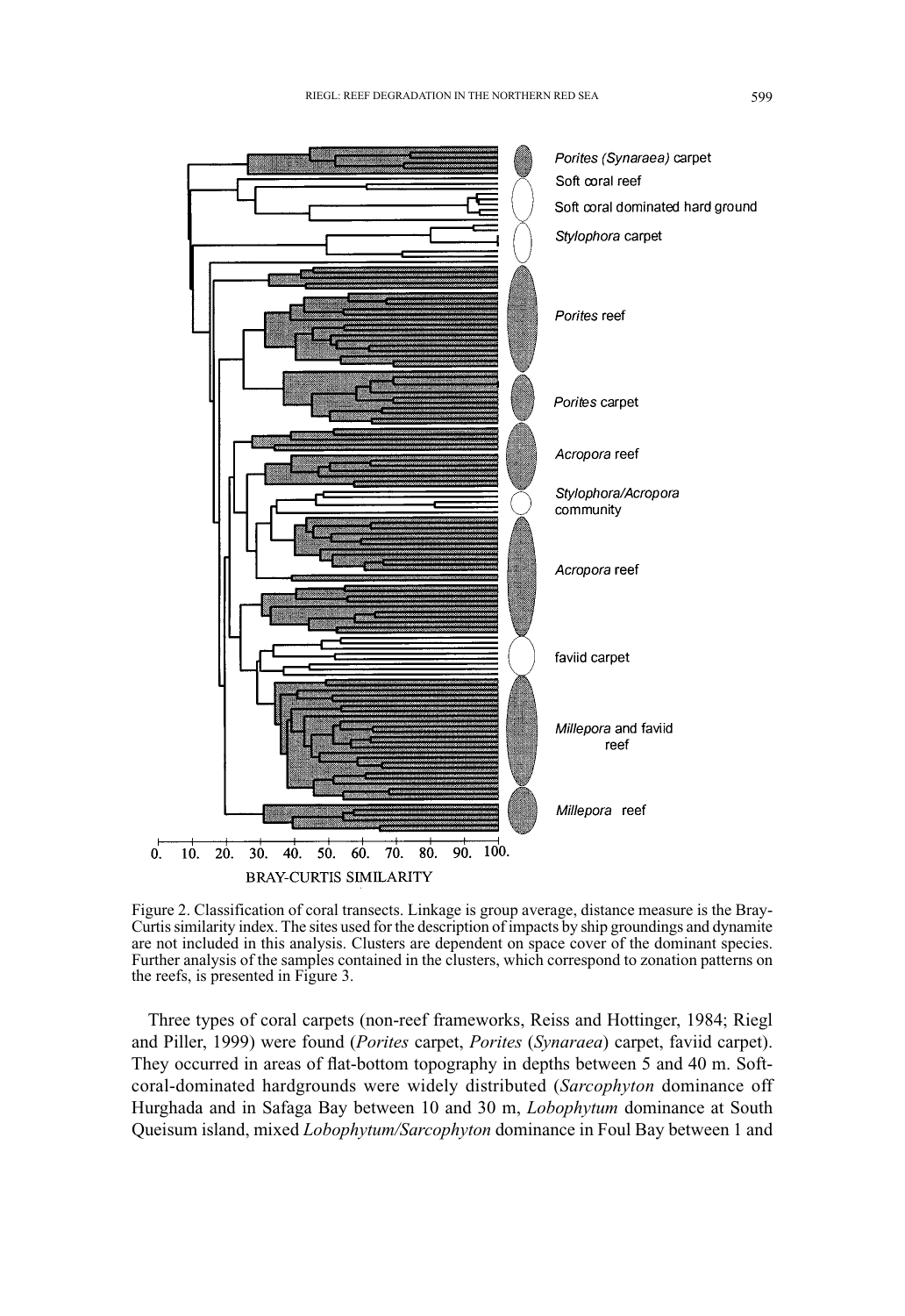

Figure 3. Typical coral community differentiation on northern Red Sea reefs (based on this study and Riegl and Velimirov, 1994; Riegl and Piller, 1997). The dominant taxa in each community type are given, as well as the average living coral coverage of the substratum.

10 m). Xeniid soft corals were widespread and dominated particularly in greater water depths  $(>20 \text{ m})$ .

Fish communities followed the differentiation of coral communities into windward. leeward, and current-exposed communities (Figure 4). Counts from damaged areas (dynamite and ship groundings) formed clusters, which indicated distinct community structure. Exposed sites differed in community composition but not in averages of abundance and diversity from sheltered sites (t-tests,  $P > 0.05$ ). The sites with the lowest fish abundances were *Porites* carpets and damaged areas. Typical families of windward reefs were Pomacentridae and Serranidae (including *Anthias*), while current-exposed sites were characterized primarily by *Anthias*. Leeward and deep sites had fewer fish, were also frequently dominated by Pomacentridae, but had a higher percentage of other families.

DYNAMITE AND SHIP GROUNDINGS—IMPACTED AREAS.—From 60 sampled reefs, 39 (65%) had signs of dynamite damage; 58% of dynamite scars were found on leeward reefs. Due to the stable pattern of windward-leeward coral community differentiation, most damage occurs on *Porites*-dominated communities (Fig. 4). Analysis of samples from Erg Dynamite, Sharm el Arab, Erg Wadi Gimal, and the Safir grounding site (Fig. 1) grouped impact and reference sites into distinct clusters, indicating differences in community structure (Fig. 5). Some degree of overlap existed in the cluster analysis with two impact transects grouping with the reference sites. Such overlaps can be expected, since some impacted sites still retained patches of good coral cover. Overall, the separation of groups was very clear (Fig. 5). One-way ANOSIM confirmed significant differences in community structure of dynamited and reference sites ( $R = 0.626$ ,  $P \le 0.001$ ). Coral cover decreased significantly in all pairs, as did proportion of rock, while proportion of rubble increased significantly (two-way ANOVA,  $P < 0.01$ ). This analysis also showed that damage by dynamiting and ship grounding was similar, since the impacted samples grouped together, *i.e.*, severe to total reduction of coral cover.

Seven of the eight ship groundings had occurred on windward reef slopes. All impacted the upper reef slopes and at least part of the reef flat. Damage correlated well with ship speed and angle of impact. This information was derived from measurement of the impact scars on the reefs and aerial photographs of the groundings. The least damage was done by ships hitting the reef head-on, which limited the impact area more or less to the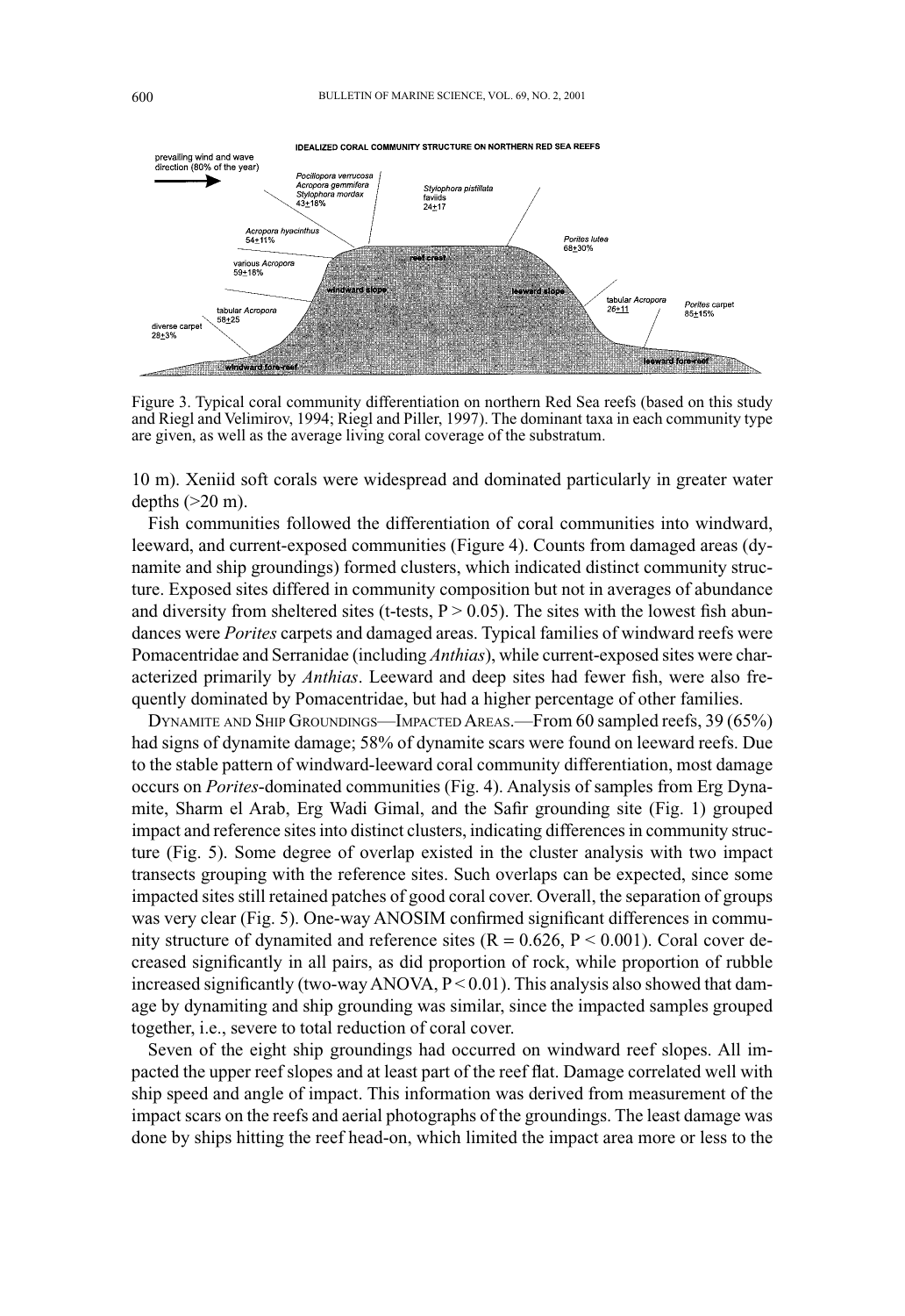

Figure 4. Fish community structure: Classification of point counts. Clustering algorithm is Ward's method with squared Euclidian distance as measure. Damaged sites form distinct clusters, which suggests changes in community structure.

width of the hull (three cases). The largest scale damage was caused by vessels hitting sideways (four cases). In one case (MARIA SCHROEDER), the vessel never actually hit the reef but was transferred onto the reef flat by a freak wave.

Natural regeneration appeared to be slow. A linear correlation ( $r^2$  = 80.1, P < 0.01) was observed between the observed regeneration percentages (i.e., the coral cover inside the impact area expressed as the percentage of coverage in the reference area) and time (Fig. 6). An exponential regression fitted to the same data had lower significance ( $P \le 0.05$ ). While the assumption that regeneration proceeds in a linear way is almost certainly an over-simplification, it could in the present study be used to roughly estimate regeneration times. In the present example from the northern Red Sea, the time necessary for a windward upper reef slope coral community to re-grow to pre-impact coverage values is mostly in the range of  $100-150$  yrs (Table 1).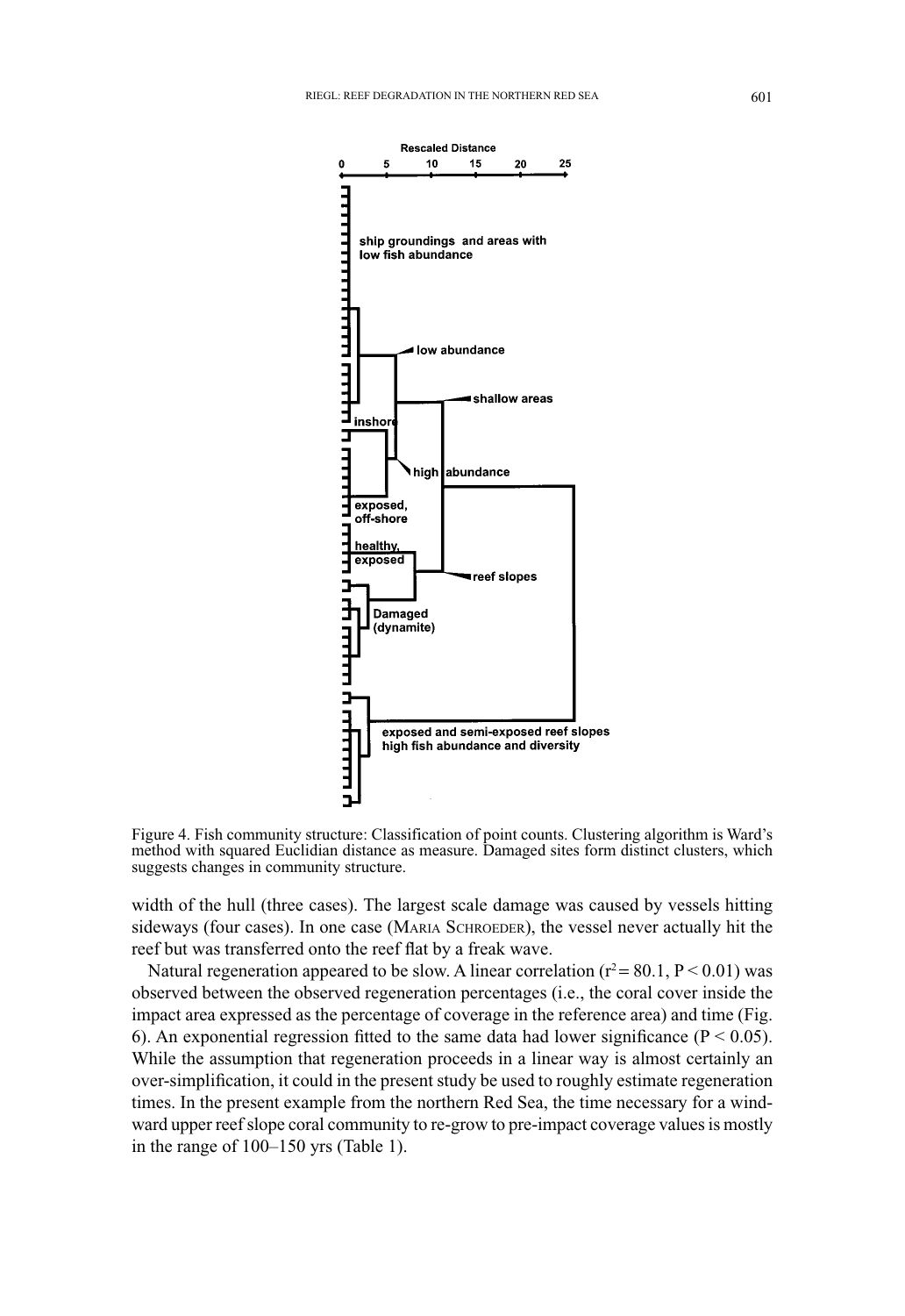

Figure 5. Differences in community structure between impacted and reference reefs. Both analyses (cluster analysis and MDS) use the same distance matrix but different grouping algorithms. The differences in community structure between impact and reference sites are very clear. The low number of outliers supports the significance of the separation. Ship grounding impact samples group with dynamite impact samples, which indicates similarity of the damage. Cluster analysis uses group average as linkage, distance measure is the Bray-Curtis similarity index.



Linear relationship of coral cover increase after ship groundings in the northern Red Sea

Figure 6. Relationship between coral cover in the impact site and the time passed since the impact. Only ship groundings were used in the analysis since age estimation of dynamite impacts was dubious. The best fit relationship was linear (0.01 significance level). Also an exponential model could have been fitted, but with lower significance  $(0.05)$ .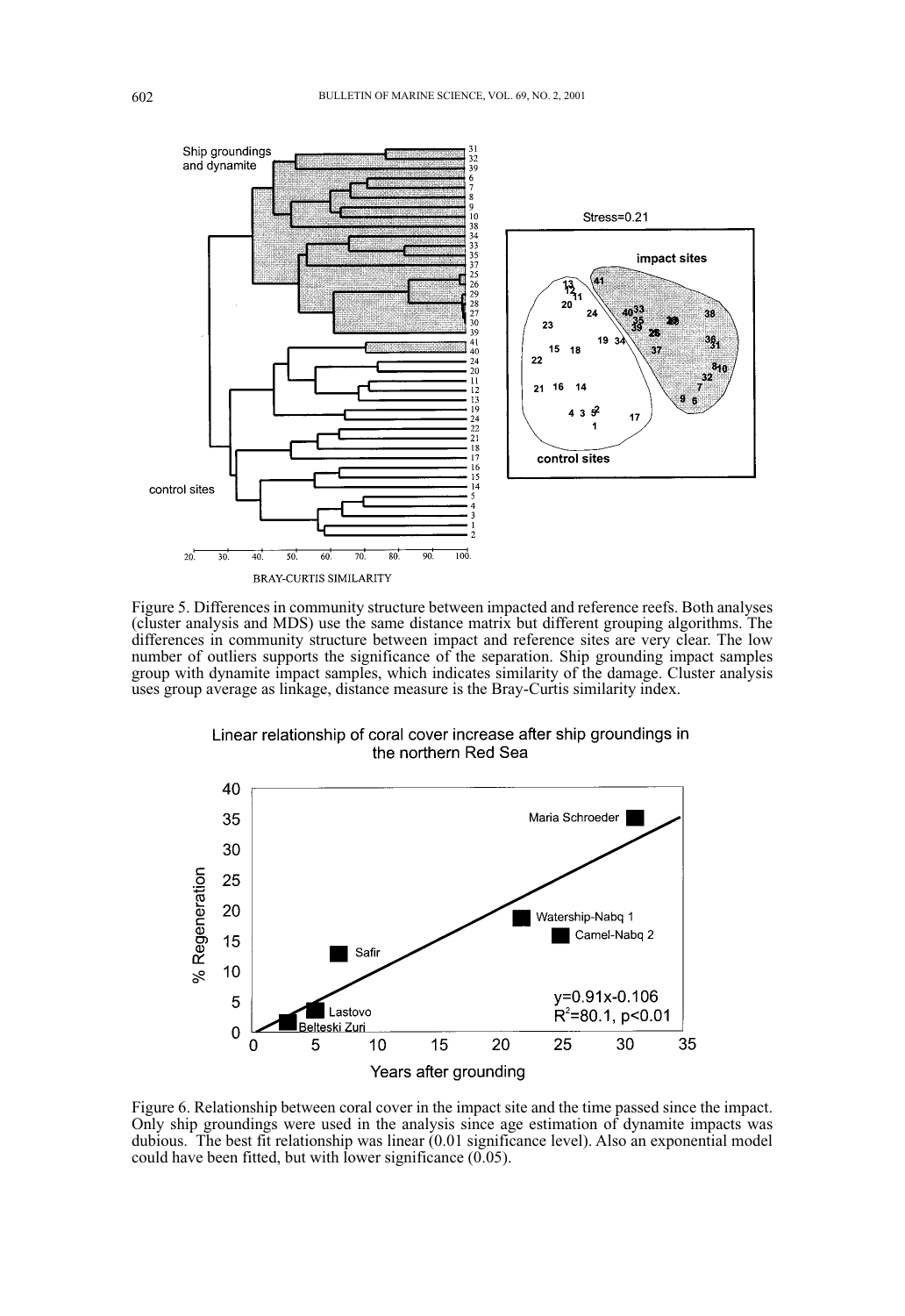| Wreck                | Year of   | $%$ coral cover | $%$ coral cover | $%$ regeneration | Estimated      |
|----------------------|-----------|-----------------|-----------------|------------------|----------------|
|                      | grounding | - reference     | impact          |                  | regeneration   |
|                      |           |                 |                 |                  | period (years) |
|                      |           |                 |                 |                  | linear model   |
| Watership            | 1974      | $50.8 \pm 27.1$ | $9.1 \pm 8.3$   | 18%              | 123.5          |
| (Nabq 1)             |           |                 |                 |                  |                |
| Camel                | 1971      | $65.2 \pm 19.7$ | $10.1 \pm 9.2$  | 15%              | 161.3          |
| (Nabq 2)             |           |                 |                 |                  |                |
| Maria                | 1965      | $19.5 \pm 11.7$ | $6.8 \pm 3.5$   | 3%               | 89             |
| Schroeder            |           |                 |                 |                  |                |
| (Nabq <sub>3</sub> ) |           |                 |                 |                  |                |
| Lastovo              | 1991      | $36.1 \pm 11.1$ | $1.1 \pm 0.8$   | 3%               | 156            |
| Safir                | 1989      | $20.9 \pm 16.1$ | $2.7 \pm 3.7$   | 13%              | 54.3           |
| Belteski Zuri        | 1993      | $63.8 \pm 26.1$ | $0.3 \pm 0.5$   | 0.5%             | 600            |

Table 1. Characterization of investigated ship groundings in the northern Red Sea.

In the case of the wrecks at Nabq 1 (WATERSHIP), coral cover was also measured on the steel hull of the wreck itself which was  $33.5 \pm 19.1\%$ , while cover in the impact area was only 9.1  $\pm$  8.3%. If coral increase was linear, it would only take 34 yrs for coral cover on the hull to reach the same value as on the reference site. On the impacted reef, however, regeneration time was calculated (assumption of linear increase) as 123.5 yrs.

Dense algal lawns, mainly made up by Laurencia spp. were encountered on the BELTESKI ZURI grounding site.

IMPACTS ON FISH COMMUNITIES.—For pattern detection between impact and reference sites, different localities were used than for the description of community patterns. Classification of fish counts from 12 impact vs reference sites did not clearly separate samples into two clusters, but impacted sites did form separate groupings within each of the major clusters. MDS failed to clearly separate the impact from the reference samples. However, one-way ANOSIM showed that significant differences existed when pooled data from impact and reference sites were tested against each other (global  $R = 0.138$ ,  $P \le 0.001$ ), indicating a change in community structure. In impacted sites, fish frequency was reduced ( $t = 2.36$ ,  $df = 24$ ,  $P < 0.027$ ). Particularly Pomacentridae were reduced in frequency, but differences among sites were not significant due to high variability.

#### **DISCUSSION**

This study showed that ship groundings and dynamite fishing have similar effects in the northern Red Sea-mainly the removal of a large proportion or the entirety of the impacted coral community and the production of unstable substratum in the form of impactgenerated boulders and rubble.

The results for coral and fish communities clearly show the marked windward-leeward community differentiation. Effects of impacts vary in respect to their position on the reef. While windward sides harbor the higher abundance and diversity of coral and fish, the taxonomic composition and different life history strategies of constituent species suggests differences in impact severity. Windward sides are populated by faster-growing communities, while leeward sides by slow-growing communities (Riegl and Velimirov, 1994; Riegl and Piller, 1997, 1999). Most ship groundings occur in the area of faster-growing windward reefs, while most dynamiting impacts are on leeward sides (Fig. 4). These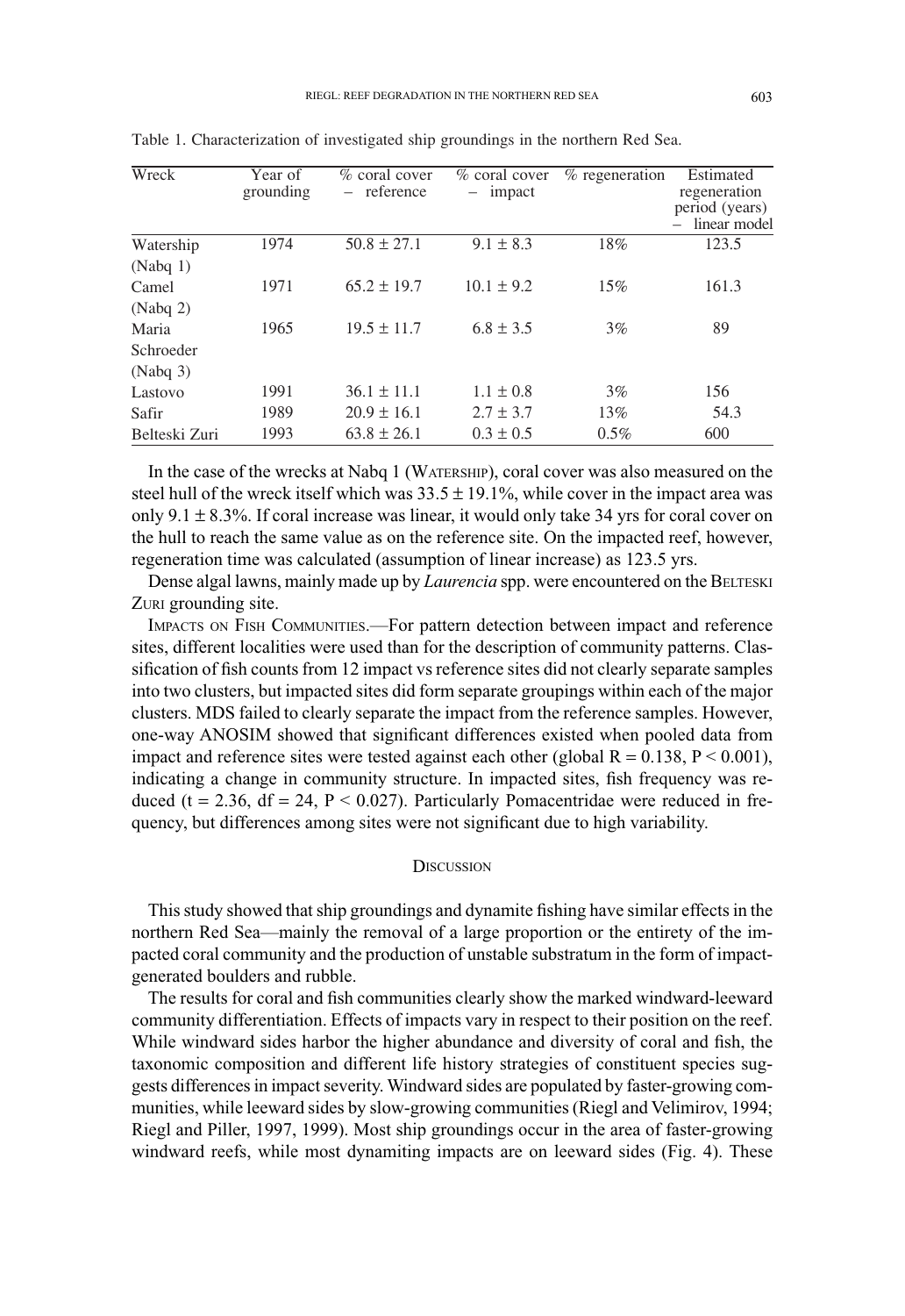differences lead to several important implications for regeneration. Intergranular cementation, which is necessary for sediment lithification and, in this case, the re-establishment of firm substratum from impact-generated rubble, is highest in areas of high water flux at the sediment-water interface (MacIntyre, 1977; Purser and Schroeder, 1986; Scoffin, 1992; Grammer et al., 1999), and can therefore be high in windward areas but slow in leeward settings. In the study area, no cemented rubble was found. It can be expected that unstable substratum, with all its negative implications for coral re-establishment, will persist for long periods of time. The oldest investigated, and still uncemented, rubble was from the grounding of the CARNATIC on windward Shaab Abu Nuhas in 1869.

Leeward shallow northern Red Sea reefs are characterized by a high *Porites* dominance (Head, 1984; Riegl and Velimirov, 1994; Riegl and Piller, 1997, 1999). In the study area, they were primarily affected by dynamiting and not by ship groundings. The problems associated with damage in these communities are similar to those created by ship-groundings on windward slopes but they are aggravated by the biological characteristics of their coral communities, i.e., the slow linear extension rate of *Porites* (6.17 mm yr<sup>-1</sup> in the Gulf of Aqaba to 6.42 mm yr<sup>-1</sup> in southern Egypt; Heiss, 1994). This may have several implications for regeneration. Slower linear coral growth can mean slower regrowth and therefore also slower regeneration of the coral community. Also, leeward reefs experience lower current velocities which may result in slower formation of submarine cement (MacIntyre, 1977; Purser and Schroeder, 1986; Grammer et al., 1999) which would be necessary for rubble binding. This may hinder rubble binding and therewith the regeneration of stable substratum.

The absence of stable substratum is a key factor hindering coral regeneration on grounding sites, as was observed in the case of the MV WELLWOOD and other groundings reported by Gittings et al. (1988), Hudson and Diaz (1988), and Gittings et al. (1994). The low recovery rates of the two wrecks at Nabq in over 20 yrs clearly indicate the importance of the availability of stable substratum for coral settlement.

Regeneration rates in the northern Red Sea appear to be slow in comparison to data from other areas in the literature. However, the regeneration rates presented in this paper are less than those estimated by Hawkins and Roberts (1991) in the Straits of Tiran. In Florida, Gittings et al. (1988) reported regeneration of 13% of the original cover 27 mo after the grounding of the MV WELLWOOD. This would be equivalent to total regeneration within 17 yrs, which is faster than recovery estimates from the Red Sea (Fig. 6, Table 1). However, Aronson and Swanson (1997) report that transects from the WELLWOOD grounding site are more similar to hardgrounds than to nearby reef reference sites, which indicates that regeneration was not as fast as might have been expected according to Gittings et al. (1988). Smith (1985) reported coral regeneration rates of 25 cm<sup>2</sup> m<sup>-2</sup>y<sup>-1</sup> after ship groundings in Bermuda, whereas Cook et al. (1994) quote 80-160 yrs regeneration time for that area, a rate comparable to that from the northern Red Sea. In a study on storm disturbance in Hawaii, which had similar effects as the dynamite and ship groundings in the case presented here, Dollar and Tribble (1993) calculated recovery times of 40 yrs (assuming exponential increase in coral cover) to  $70$  vrs (assuming linear increase of coral cover) for coral communities to regain pre-disturbance cover. This ties in well with the 50 yrs estimated by Grigg and Maragos (1974) to be necessary for reefs to regain peak abundance after lava flows. However, due to frequently recurring storm disturbances, Dollar and Tribble (1993) found that regeneration was effectively halted. Over a 13-yr period from 1980 to 1993, they observed zero net recovery of the coral community. It is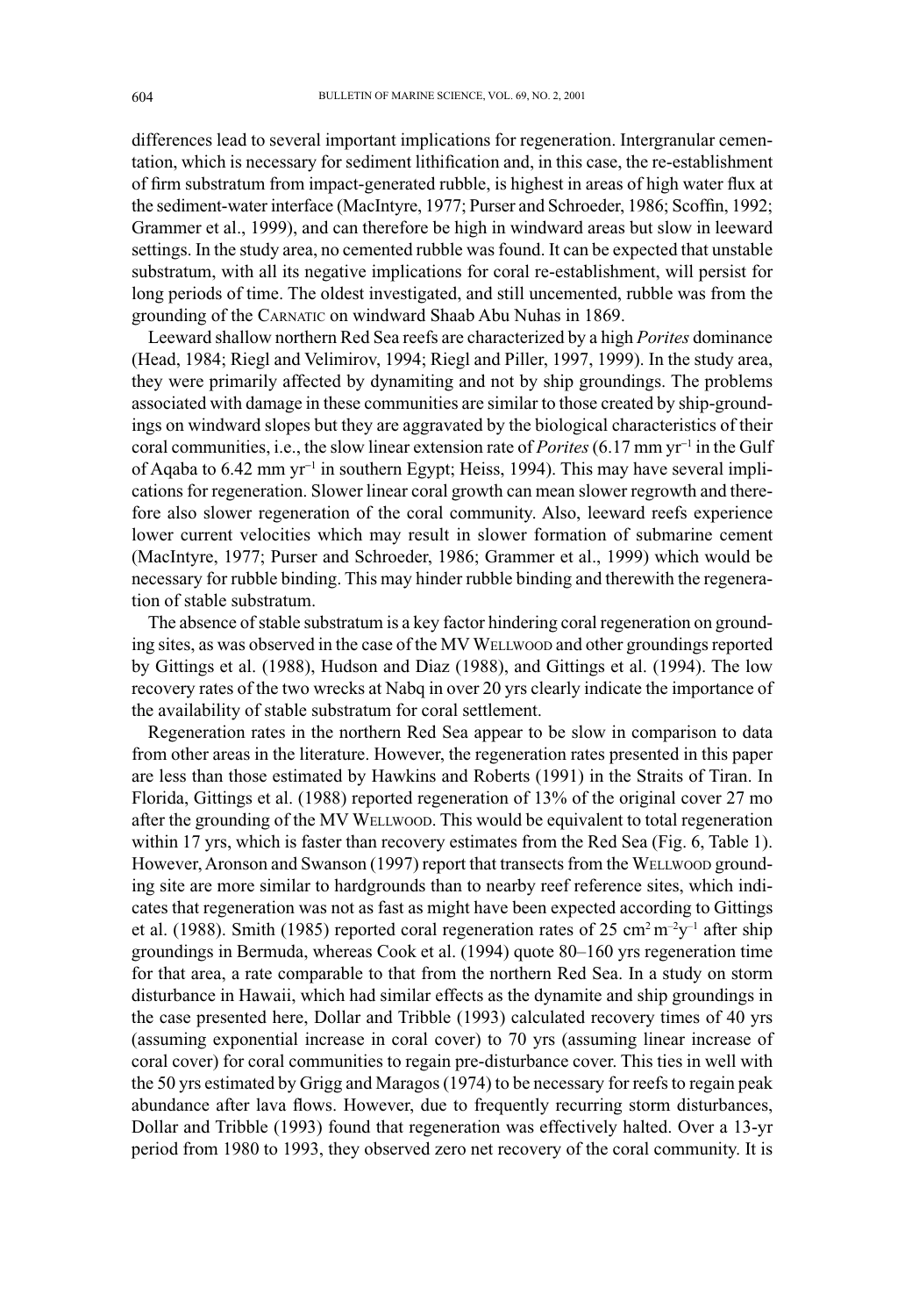

Figure 7. (A) Grounding site of the ROYAL VIKING SUN on Tiran Island. This grounding was not studied for the present paper. The vessel's hull etched a terrace out of the reef. The reef edge was completely annihilated to a depth of approximately three meters. Hull paint can be seen in the center. (B) Same grounding site, the deposits of an avalanche mostly made up of fine rubble are seen overlying the coarse rubble blocks which cover the entire reef slope. Most of the reef slope to a depth of 30 m was covered by rubble. (C) Dynamite damage in a columnar *Porites* community. The *Porites* framework is broken up into coarse blocks. Sharm Tachtani. (D) Dynamite damage in a branching coral community. The *Acropora* framework is broken up into fine rubble.

possible that the low recovery values on some exposed northern Red Sea sites (for example the WATERSHIP-Nabq 1 and the CAMEL-Nabq 2) are also caused by recurrent disturbances by storms. Since much of the reef slope is covered by unstable rubble, this could be easily moved by storm waves, damage new coral communities, and repeatedly set back any recolonization to zero. In the Maldives, Brown and Dunne (1988) found virtually no recovery 16 yrs after coral mining had ceased. This again corresponds well with the regeneration observed on the Red Sea ship grounding sites (Fig. 7). In both areas, the substratum is similar, namely unstabilized rubble and sand.

An interesting case is the high coral settlement on the hull of the wreck of the CAMEL-Nabq 2. Coral cover on the hull was almost four times higher than on the impacted reef. Although not quantified, a similar situation was observed on most other wrecks where the hull was still present. This situation is not fully understood. One of the reasons may be the large amount of unstable substratum on the impacted reef in contrast to the stable substratum offered by the wreck. The elevated position on the ship hulls may keep the coral recruits away from sediment and unstable substratum. Another explanation could be the presence of weak electrical currents possibly created by electrolysis. This is known to increase the settlement of coral larvae (Schuhmacher, 1994; Schuhmacher and Schillak, 1994: Goreau and Hilberts, 1996).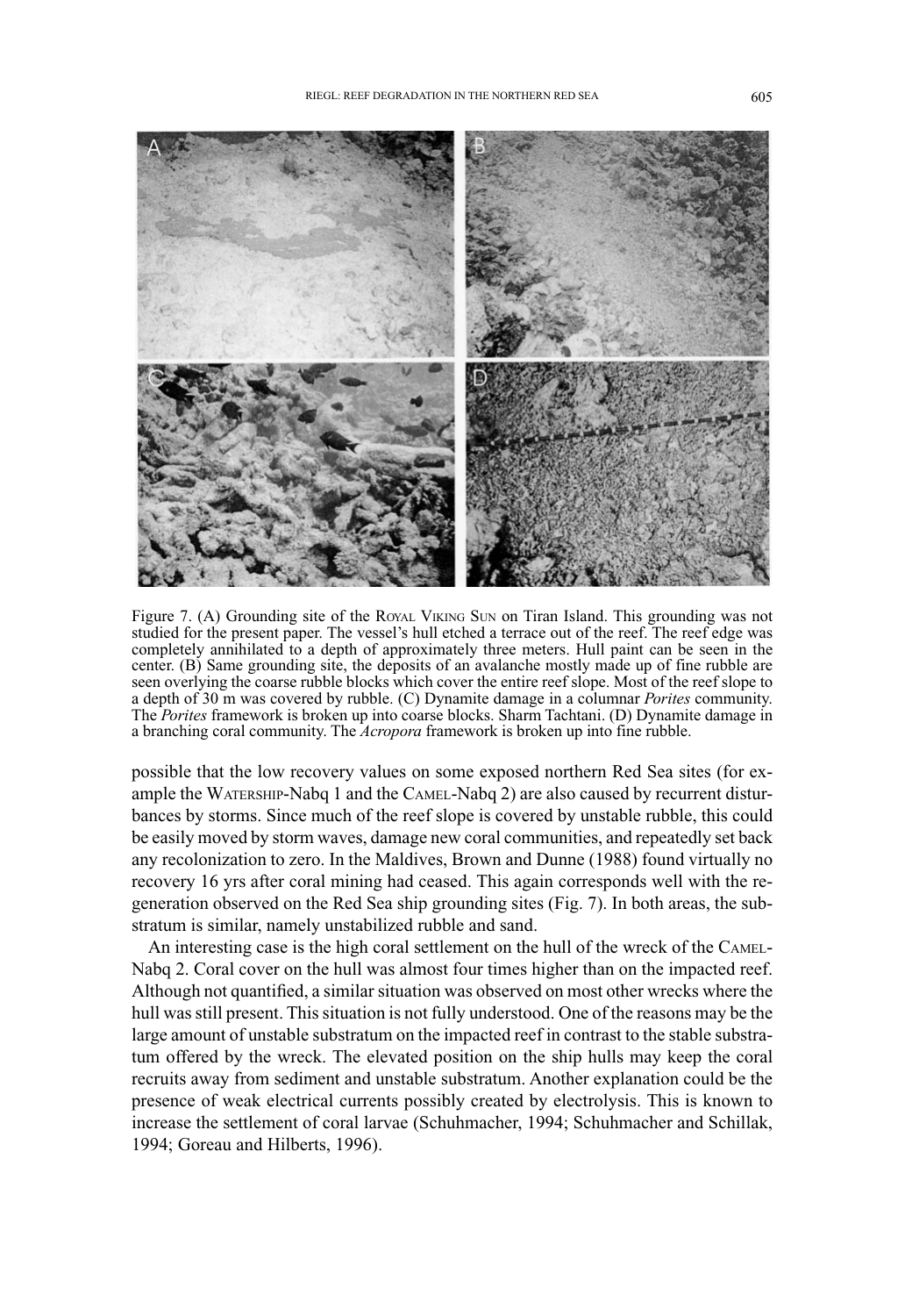

Figure 8. (A) Reference site near the grounding site of the CAMEL-Nabq 2 in the Straits of Tiran. The coral community is dominated by Acropora spp. (B) The grounding site 25 yrs after the impact. Overall regeneration was 15%. (C) Coral growth on the hull of the wreck. Coral cover was almost four times higher than on the grounding site.

Hatcher (1984) provides evidence of algal-dominated stable states in areas where corals were damaged by ship groundings. Dollar (1982) observed a comparable sequence of algal settlement on reefs damaged by storm waves in Hawaii as was seen on the northern Red Sea ship grounding sites. While in Hawaii, the algae had disappeared from the reef after 3 mo, in some Red Sea grounding sites (BELTESKI ZURI) dense lawns of fleshy red algae were still present 3 yrs after the grounding. It is likely that the presence of Pomacentrids and other territorial grazers could lead to a reduction of algal blooms, however, our study indicated that Pomacentrid frequency in particular was reduced in the impact sites. These fish could be aided by transplanting corals or any structure which can serve as refuge or territory into the denuded areas (Sano et al., 1984, 1987). In order to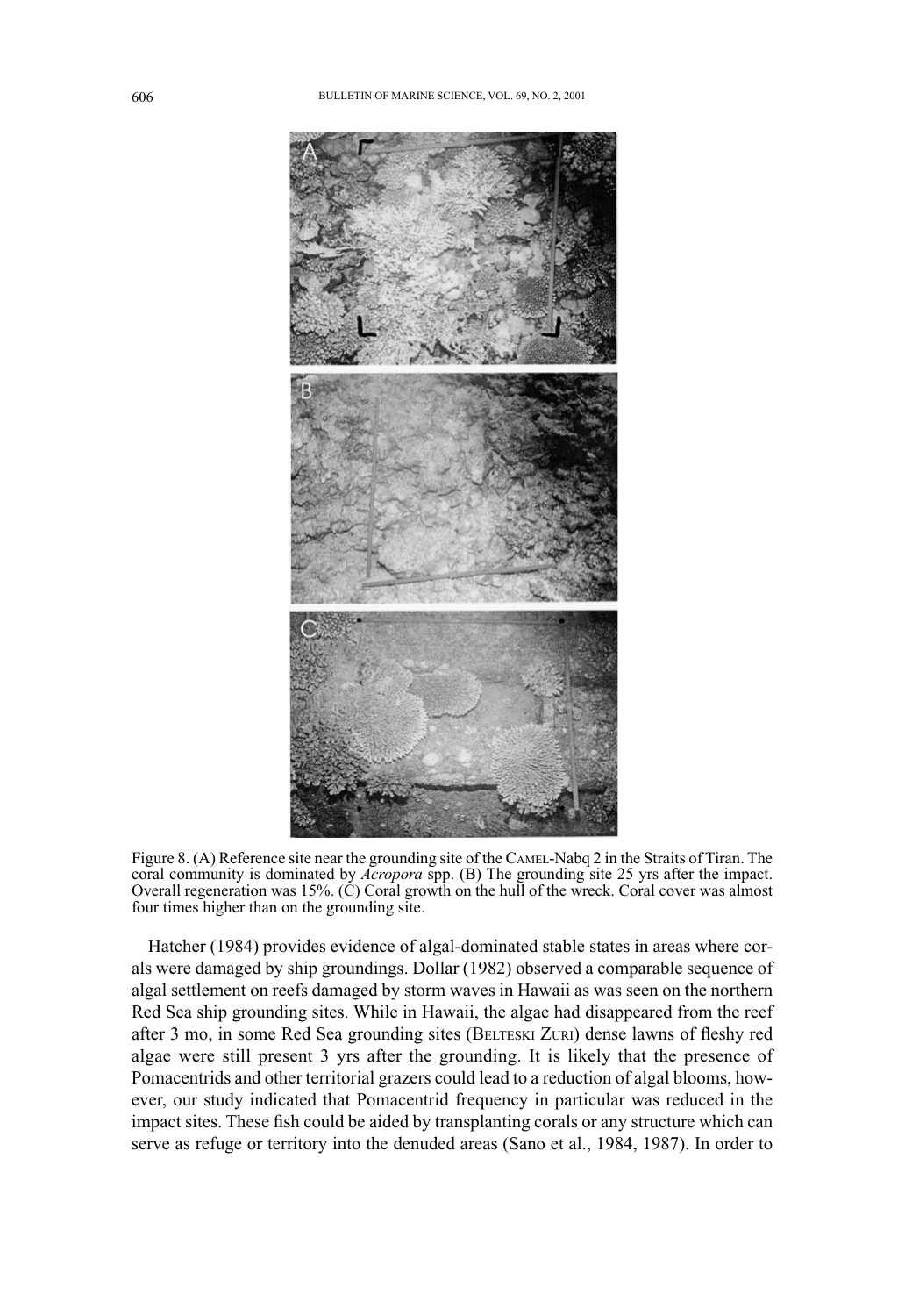achieve near-natural coral larvae settlement rates, at least some key components of the fish community may have to be initially re-established (Bohnsack, 1993), since their activities could play an important role in priming the damaged reef for re-settlement.

Recovery periods are difficult to estimate and depend on the definition of recovery. If Pearson's (1981) definition of "restoration of a coral assemblage to a degree comparable to its original state" or Gittings et al.'s (1994) "replenishment of populations as well as the restoration of age-class structure" are used, Red Sea reefs impacted by ship groundings and dynamite may stand a low chance of natural recovery at a scale of decades or even centuries. This is particularly true for the leeward, slower growing communities. Also on dynamited sites, remarkably little regeneration was observed in our study. The likelihood and rate of regeneration is probably a function of scale. While small-scale impacts (individual blasts) are on the scale of a localized episodic event that does not alter the system (or the community), large-scale impacts (a ship grounding or several densely spaced dynamite blasts over large portions of a reef) can totally alter ecological and even environmental parameters and thereby make natural regeneration almost impossible. Therefore, rehabilitation by transplantation is a promising option (Clark and Edwards, 1993, 1994, 1995). However, rehabilitation efforts should be consistent with the original zonation patterns. If leeward sides were artificially recolonized primarily by rapidly growing, aggressive corals, such as *Acropora* (Thomason and Brown, 1986), the slow-growing, competitively weak *Porites* would be disadvantaged from the onset and regeneration of the original community could be difficult. Clark and Edwards (1995) showed that Porites exhibit high survival rates after transplantation into damaged sites. This indicates that restoration of such late-successional stage Porites communities (Riegl and Piller, 1997, 1999; Riegl and Luke, 1998) is possible. Transplantation of a sufficient number of large specimens may, coupled with the high survival rate (Clark and Edwards, 1995) and capabilities of asexual reproduction (Highsmith, 1980, 1982), significantly speed up the artificial re-installation of a *Porites*-dominated reef. An advantage in transplanting large *Porites* colonies is that they can be directly placed onto impact-generated coral rubble. However, care would have to be taken that the coral removal from the donor site does not compromise the donor community and that transplants are big enough to avoid easy dislodgment in the recipient area during storms. On windward slopes the success of rehabilitation efforts will largely depend on the ability to stabilize the substratum or removal of the rubble (Gittings et al., 1994). This is of special importance since the growth form and attachment mode of *Acropora* requires stable substratum and attachment.

This study has implications for management. Since most impacts, and therefore the heaviest degradation, was encountered on leeward sides with slow-growing and slowly regenerating communities that are hard to restore, emphasis should be put on protecting these areas. Management plans that take special consideration of these vulnerable areas should be encouraged. In Red Sea protected areas, presently most emphasis is put on the study of the effects of ship groundings and the impacts of tourism. The effects of dynamiting and the concomitant loss of an important part of the reef ecosystem need to be urgently addressed.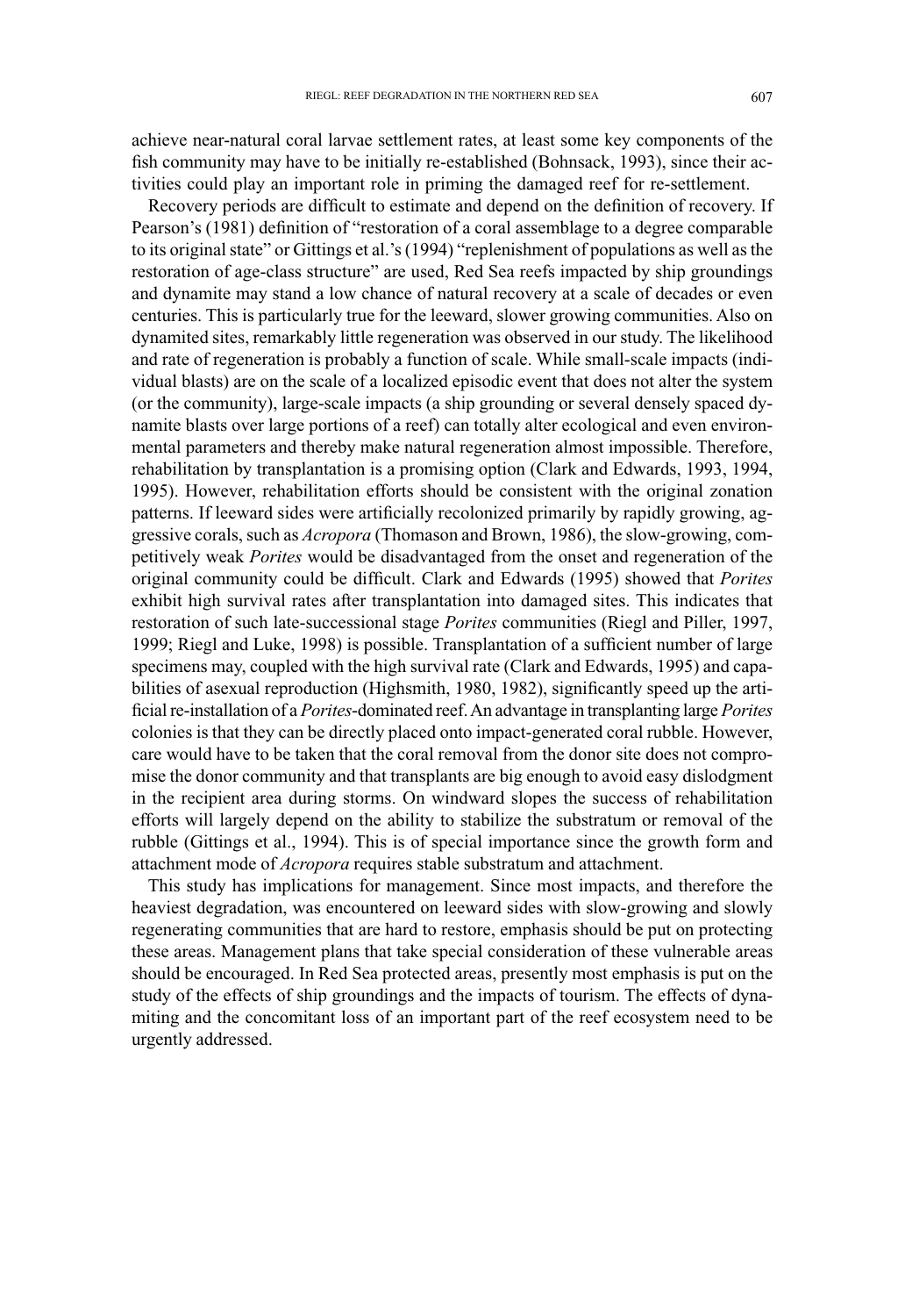#### **CONCLUSIONS**

1. In the northern Red Sea, dynamite damage is a more common cause of reef degradation than ship groundings.

2. Ship groundings affect mainly windward reefs; dynamite damage mainly leeward reefs.

3. Damage caused by ship grounding and dynamiting is similar—in the most serious cases, coral cover was reduced to zero and the reef broken into rubble.

4. Regeneration on ship grounding sites was relatively slow. The time taken for reestablishment of a coral community similar to pre-impact conditions on windward reefs was estimated between 100 and 160 yrs.

5. After some ship groundings, coral settlement on the hulls was faster than on the denuded reef.

6. Fish communities degraded similar to coral communities (loss of abundance and diversity).

7. Dynamited coral communities (leeward climax *Porites* communities) have a low chance of natural recovery.

8. Restoration has to be consistent with natural community patterns (windward Acropora, leeward Porites) in order to allow re-establishment of nature-like reef communities.

#### **ACKNOWLEDGMENTS**

All ecological baseline research was funded by the Austrian Science Foundation (FWF) under projects P10715-GEO and P13165-GEO. Impact studies and managerial aspects were supported by the EU under the Gulf of Aqaba Protectorates Development initiative and USAID under the EPAT-Environmentally Sustainable Tourism initiative. Special thanks to all concerned for giving permission to publish results. D. Smith, A. Patterson, A. Shahata, and M. Pearson provided us with guidance. K. E. Luke did most of the fish counts and helped in the field. The constructive remarks of three anonymous reviewers and the careful editing by the volume editor J. D. Thomas greatly improved the manuscript's quality.

#### **LITERATURE CITED**

- Agard, J. B. R., J. Gobin and R. M. Warwick. 1993. Analysis of marine macrobenthic community structure in relation to pollution, natural oil seepage and seasonal disturbance in a tropical environment (Trinidad, West Indies). Mar. Ecol. Prog. Ser. 92: 233-243.
- Alcala, A. C. and E. D. Gomez. 1979. Recolonization and growth of hermatypic corals in dynamiteblasted coral reefs in central Visaya, Philippines. Proc. Int'l. Symp. Mar. Biogeogr. Evol. S. Hemisphere 2: 645-661.

and Pages 51-60 in B. Salvat, ed. Human impacts in coral reefs: facts and recommendations, Antenne Museum EPHE, Moorea, French Polynesia.

Aronson, R. B. and D. W. Swanson. 1997. Video surveys of coral reefs: uni- and multivariate applications. Proc. 8th Int'l. Coral Reef Symp. 2: 1441-1446.

and W. F. Precht. 1997. Stasis, biological disturbance, and community structure of a Holocene reef. Palaeobiology 23(3): 326-346.

Bohnsack, J. A. and S. P. Bannerot. 1986. A stationary visual technique for quantitatively assessing community structure of coral reef fishes. NOAA Tech. Rpt. NMFS 41: 1-15.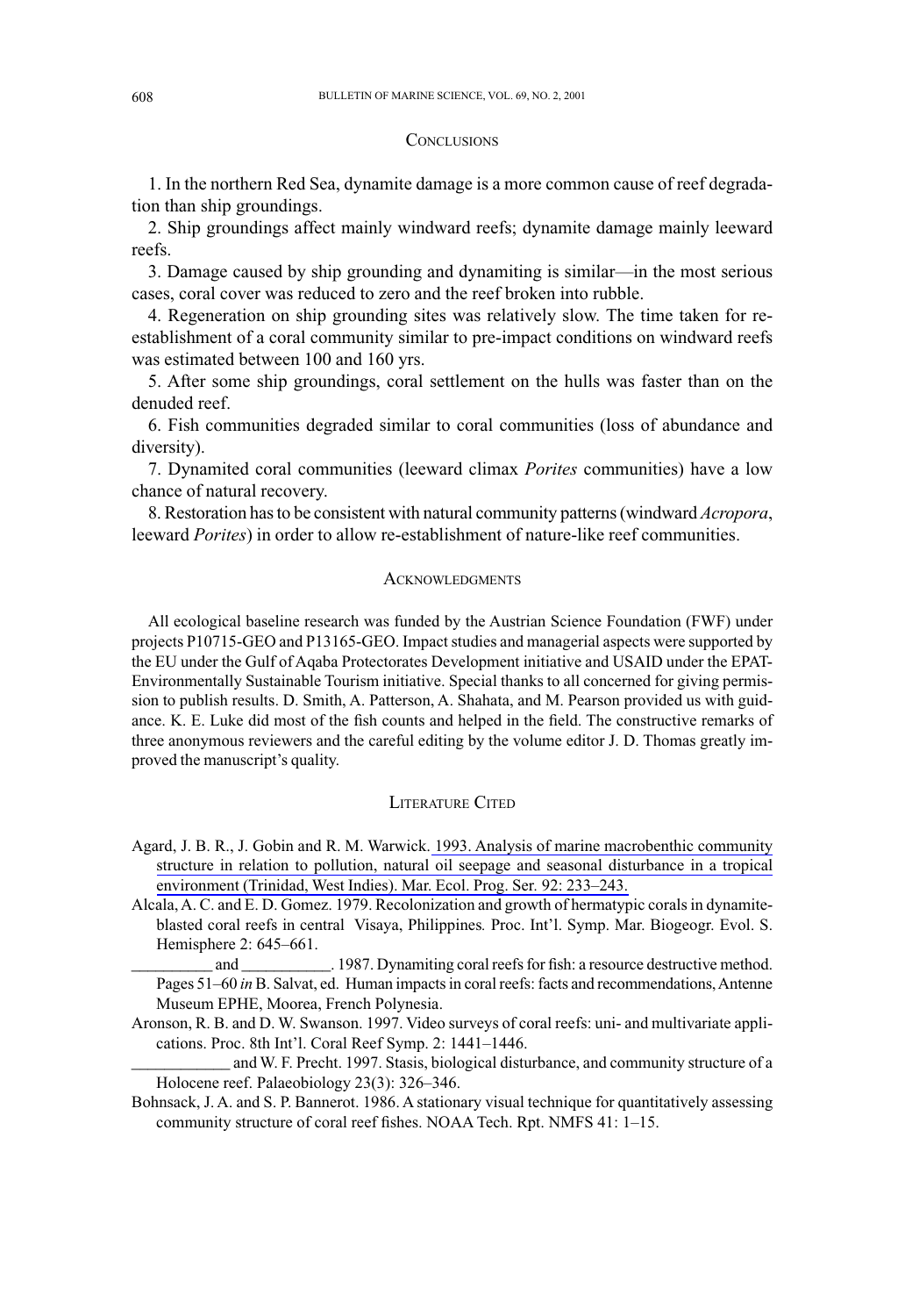. 1993. The impacts of fishing on coral reefs. Pages  $196-200$  in R. N. Ginsburg, compiler. Proc. Colloq. Global aspects of coral reefs: Health, hazard and history, University of Miami

- Brown, B. E. and R. P. Dunne. 1988. The impact of coral mining on coral reefs in the Maldives. Environ. Conserv. 15: 159-165.
- Clark, S. and A. J. Edwards. 1993. Coral transplantation: an application to rehabilitate reef-flat areas degraded by coral mining in the Maldives. Proc. 7th Int'l. Coral Reef Symp.: 636.
	- and . 1994. The use of artificial reef structures to rehabilitate reef flats degraded by coral mining in the Maldives. Bull. Mar. Sci. 55: 726-746.
	- and 1995. Coral transplantation as an aid to reef rehabilitation: evaluation of a case study in the Maldive Islands. Coral Reefs 14: 201-213.
- Clarke, K. R. and R. H. Green. 1988. Statistical design and analysis for a 'biological effects' study. Mar. Ecol. Prog. Ser. 46: 213-226.

and M. Ainsworth. 1993. A method of linking multivariate community structure to environmental variables. Mar. Ecol. Prog. Ser. 92: 205-219.

and R. M. Warwick. 1994. Change in marine communities: an approach to statistical analysis and interpretation. Nat'l. Environ. Research Council, UK. 144 p.

- Cook, C. B., R. E. Dodge and S. R. Smith. 1994. Fifty years of impacts on coral reefs in Bermuda. Pages 160–166 in R.N. Ginsburg, compiler. Proc. Collog. Global aspects of coral reefs: Health, hazard and history, University of Miami.
- Digby, P. E. and R. A. Kempton. 1984. Multivariate analysis of ecological communities. Chapman and Hall, London. 206 p.
- Dollar, S. J. 1982. Wave stress and coral community structure in Hawaii. Coral Reefs 1: 71-81. and G. W. Tribble. 1993. Recurrent storm disturbance and recovery: a long-term study of coral communities in Hawaii. Coral Reefs 12: 223-233.
- Eakin, C. M., J. W. McManus, M. D. Spalding and S. C. Jameson. 1997. Coral reef status around the world: where are we and where do we go from here? Proc. 8th Int'l. Coral Reef Symp. 1: 277– 282.
- Field, J. G., K. R. Clarke and R. M. Warwick. 1982. A practical strategy for analysing multispecies distribution patterns. Mar. Ecol. Prog. Ser. 8: 37-52.
- Galvez, R. and M. S. M. Sadorra. 1988. Blast fishing: a Philippine case study. Trop. Coast. Area Manage. 3(1): 9-10.
- Gittings, S. R., T. J. Bright, A. Choi and R. R. Barnett. 1988. The recovery process in a mechanically damaged coral reef community: recruitment and growth. Proc. 6th Int'l. Coral Reef Symp., Townsville, Australia. 2: 225-230.
	- \_ and D. K. Hagman. 1994. The M/V WELLWOOD and other large vessel groundings: coral reef damage and recovery. Pages 174–180 in R. N. Ginsburg, ed., Proc. Colloq. Global aspects of coral reefs: Health, hazard and history, University of Miami.
- Goreau, T. J. and W. Hilbertz. 1996. Reef restoration using seawater electrolysis in Jamaica. Proc. 8th Int'l. Coral Reef Symp., Panama. Abstract: 75.
- Grammer, G. M., C. M. Crescini, D. F. McNeill and L. Taylor. 1999. Quantifying rates of syndepositional marine cementation in deeper platform environments - new insight into a fundamental process. J. Sed. Res. 69(1): 202-207.
- Grigg, R. and J. Maragos. 1974. Recolonization of hermatypic corals on submerged lava flows in Hawaii. Ecology 55: 387-395.
- Hatcher, B. 1984. A maritime accident provides evidence for alternative stable states in benthic communities on coral reefs. Coral Reefs 3: 199-204.
- Hawkins, J. P. and C. M. Roberts. 1991. Effects of a phosphate ship grounding on a Red Sea coral reef. Mar. Poll. Bull. 22: 538-542.

and .1994. The growth of coastal tourism in the Red Sea: present and future effects on coral reefs. Ambio 23: 503-508.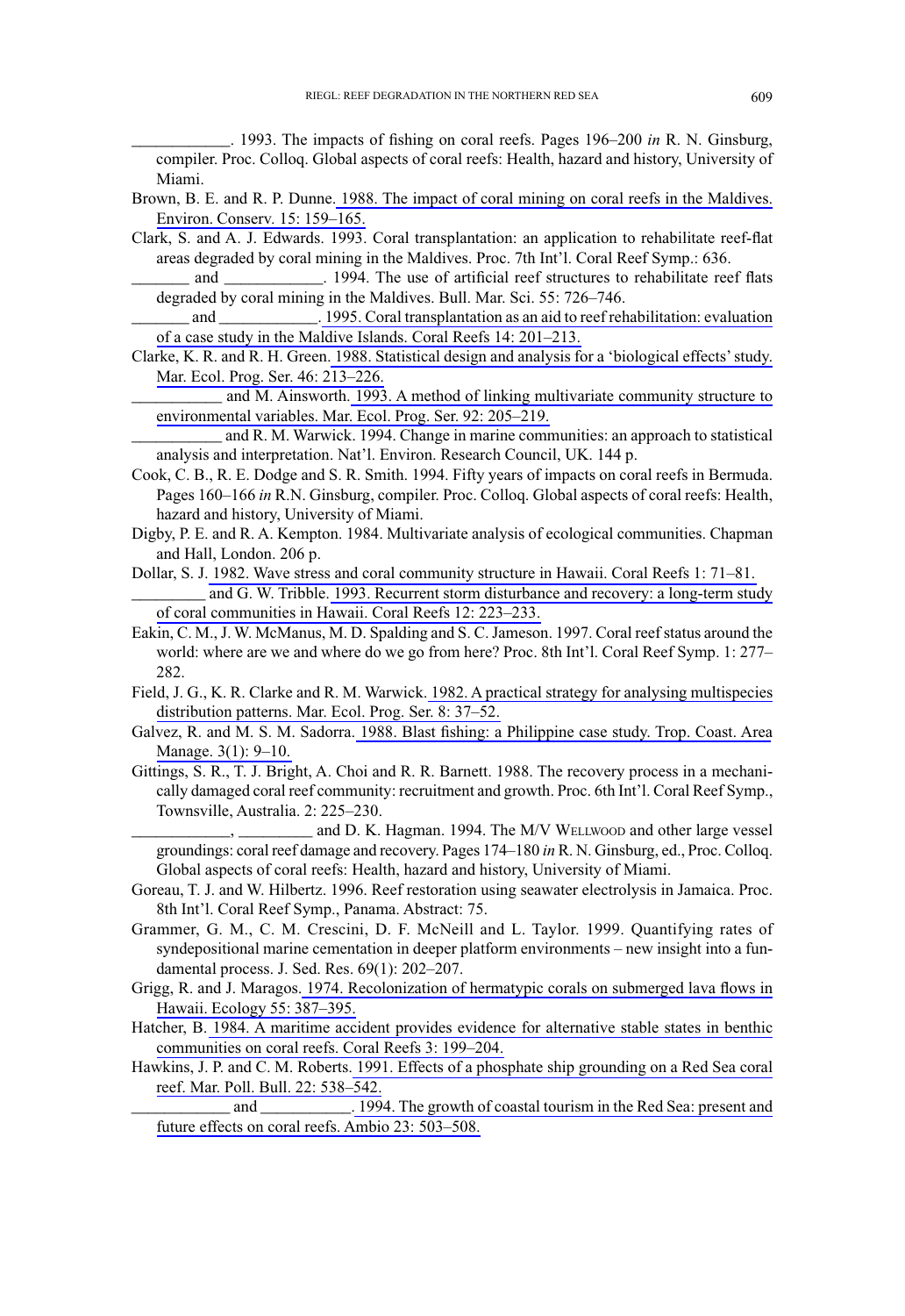- Hayward, A. J., A. Halford, L. Smith and D. McB. Williams. 1997. Coral reefs of North West Australia: Baseline monitoring of an oceanic reef ecosystem. Proc. 8th Int Coral Reef Symp., Panama  $1:289 - 294.$
- Head, S. M. 1984. Corals and coral reefs of the Red Sea. Pages 128–152 in A. J. Edwards and S. M Head, eds., Red Sea - Key Environments, Pergamon Press, Oxford.
- Heiss, G. A. 1994. Coral reefs in the Red Sea: growth, production, and stable isotopes. GEOMAR Report 32: 1-141.
- Highsmith, R. C. 1980. Passive colonization and asexual colony multiplication in the massive coral Porites lutea Milne-Edwards and Haime. J. Exp. Mar. Biol. Ecol. 47: 55-67.

. 1982. Reproduction by fragmentation in corals. Mar. Ecol. Prog. Ser. 7: 207-226. Hudson, J. H. and R. Diaz. 1988. Damage survey and restoration of M/V WELLWOOD grounding site, Molasses Reef, Key Largo National Marine Sanctuary, Florida. Proc. 6th Int'l. Coral Reef Symp., Townsville, Australia 2: 231-236.

Jackson, J. B. C. 1997. Reefs since Columbus. Coral Reefs 16(Suppl.): S23–S39.

- James, F. C. and C. E. McCulloch. 1990. Multivariate analysis in ecology and systematics: Panacea or Pandora's box? Ann. Rev. Ecol. Syst. 21: 129-166.
- Jameson, S. C., J. W. McManus and M. D. Spalding. 1995. State of the reef. Regional and global perspectives. ICRI Executive Secretariat Background Paper. 32 p.
- Kenkel, N. C. and L. Orloci. 1986. Applying metric and non-metric multidimensional scaling to some ecological studies: some new results. Ecology 67: 919–928.

MacIntyre, I. G. 1977. Distribution of submarine cements in a modern Caribbean fringing reef, Galeta Point, Panama. J. Sed. Pet. 47(2): 503-516.

McAllister, D. E. 1988. Environmental, economic, and social costs of coral reef destruction in the Philippines. Galaxea 7: 161-178.

- McClanahan, T. R. 1997. Effects of fishing and reef structure on East African coral reefs. Proc. 8th Int'l. Coral Reef Symp. 2: 1533-1538.
- McManus, J. W. 1997. Tropical marine fisheries and the future of coral reefs: a brief review with emphasis on Southeast Asia. Coral Reefs 16(Suppl.): S121-S127.
- Pauly, D., G. Silvestre and I. R Smith. 1989. On development, fisheries, and dynamite: a brief review of tropical fisheries management. Nat. Res. Modelling 3(3): 307-329.

Pearson, R. G. 1981. Recovery and recolonization of coral reefs. Mar. Ecol. Prog. Ser. 4: 105-122. Precht, W. F. 1998. The art and science of reef restoration. Geotimes, January 1998: 16–20.

Purser, B. E. and J. H. Schroeder. 1986. The diagenesis of reefs: a brief overview of our present understanding Pages 424–446 in J. H. Schroeder and B. H. Purser, eds., Reef diagenesis. Springer Verlag, Berlin-Heidelberg.

Reiss, Z. and L. Hottinger. 1984. The Gulf of Aqaba. Ecological micropaleontology. Springer, Berlin. 352 p.

Riegl, B. and B. Velimirov. 1991. How many damaged corals in Red Sea reef systems? A quantitative survey. Hydrobiologia 216/217: 249–256.

and 1994. Coral communities at Hurghada in the northern Red Sea. PSZNI Mar. Ecol. 15(3/4): 213-233.

\_, M. H. Schleyer, P. J. Cook and G. M. Branch. 1995. Structure of Africa's southernmost coral communities. Bull. Mar. Sci. 56: 648-663.

and W. E. Piller. 1997. Distribution and environmental control of coral associations in northern Safaga Bay, Red Sea. Facies 36: 141-162.

and K. E. Luke. 1998. Ecological characteristics of dynamited reefs in the northern Red Sea and their relevance to reef rehabilitation. Mar. Poll. Bull. 37(8-12): 488-498.

and W. E. Piller. 1999. Frameworks revisited: reefs and coral carpets in the northern Red Sea. Coral Reefs 18(3): 241-254.

Salvat, B. 1987. Human impacts on coral reefs: facts and recommendations. Antenne Museum E.P.H.E., French Polynesia. 253 p.